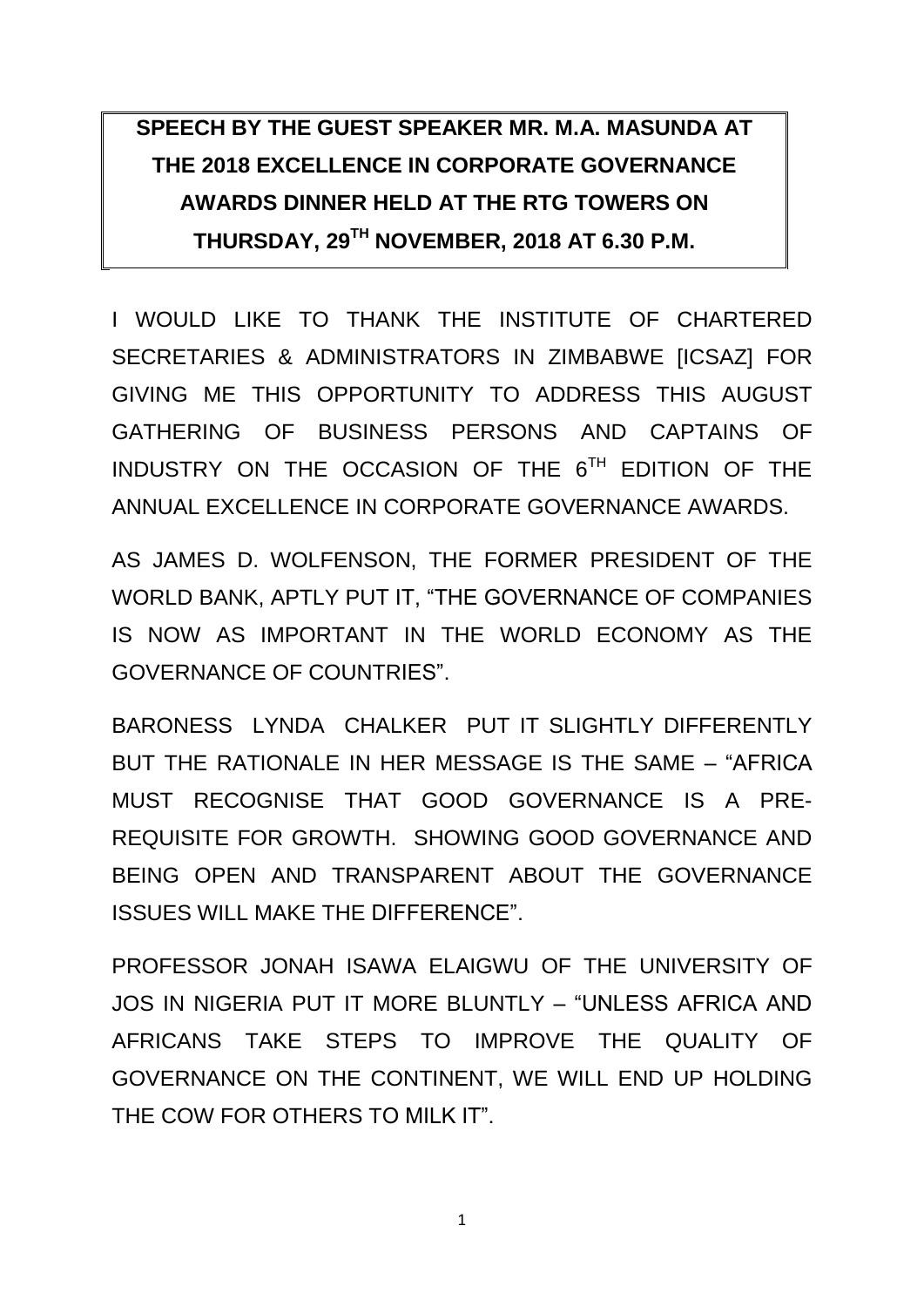I SINCERELY HOPE THAT BY SHARING MY EXPERIENCES WITH YOU, WE MAY TOGETHER HAVE A BETTER UNDERSTANDING OF THE IMPORTANCE OF GOOD CORPORATE GOVERNANCE FOR THE ULTIMATE GOOD OF OUR SOCIETY AS A WHOLE. COMPANY DIRECTORS HAVE A COLLECTIVE DUTY, AS ANDREW YOUNG PUT IT WHEN HE DELIVERED THE KEY NOTE ADDRESS AT THE 1991 CZI CONGRESS IN VICTORIA FALLS TO CREATE "AN HONEST AND OPEN PARTNERSHIP WITH GOVERNMENTS BECAUSE GOVERNMENTS ALONE CANNOT ATTRACT INVESTMENTS. A DYNAMIC AND CREATIVE RELATIONSHIP BETWEEN GOVERNMENTS AND BUSINESS IS A NECESSITY IN THE FACE OF THE HARSH REALITIES OF THE COMING 21<sup>ST</sup> CENTURY".

A STRONG BUSINESS COMMUNITY IS AN ESSENTIAL FEATURE OF ANY SUCCESSFUL, FREE AND DEMOCRATIC SOCIETY. IT IS THROUGH BUSINESS LEADERSHIP THAT OUR COUNTRY CAN BUILD AN INTERNATIONAL NETWORK AT THE HIGHEST AND MOST EFFECTIVE LEVEL. PEOPLE DO BUSINESS WITH PEOPLE THEY LIKE AND TRUST. THEY DON'T DO BUSINESS WITH THOSE WHO CHEAT THEM. IN ANY SOCIETY, CORRUPTION IN BOTH BUSINESS AND GOVERNMENT RETARDS ECONOMIC GROWTH. THERE IS A MORAL DIMENSION TO ANY EFFICIENT AND EFFECTIVE ECONOMIC SYSTEM.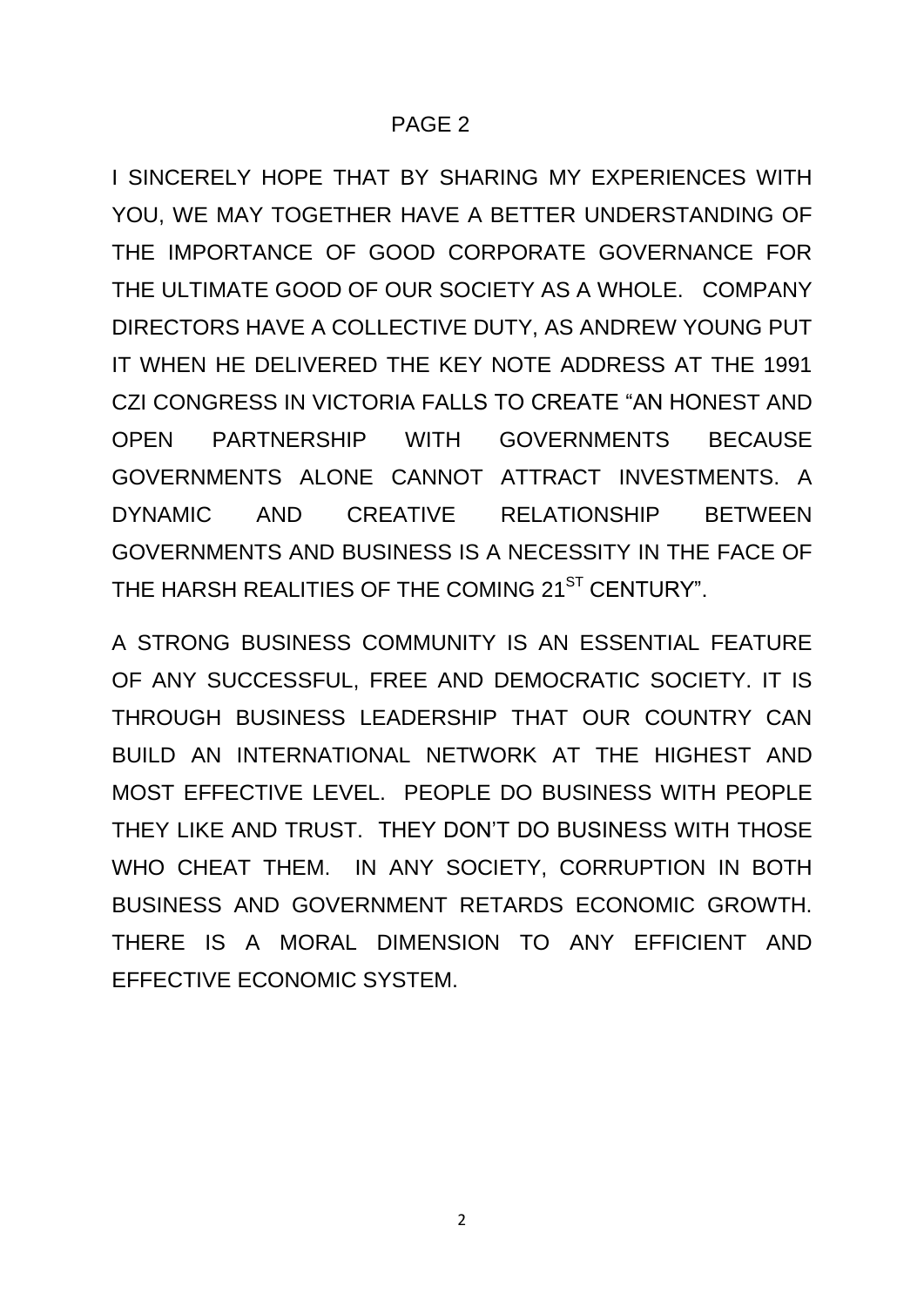GOOD CORPORATE GOVERNANCE IS MORE THAN JUST A CATCH PHRASE OR A FASHIONABLE THING TO DO.

CORPORATE GOVERNANCE IS THE SYSTEM OF RULES, PRACTICES AND PROCESSES BY WHICH A COMPANY IS DIRECTED AND CONTROLLED.

A COMPANY HAS MANY DIFFERENCE STAKEHOLDERS SUCH AS SHAREHOLDERS, DIRECTORS, MANAGEMENT, EMPLOYEES, CUSTOMERS, SUPPLIERS, FINANCIERS, GOVERNMENT AND THE COMMUNITY.

CORPORATE GOVERNANCE HELPS TO BALANCE THE RESPECTIVE INTERESTS OF EACH OF THESE STAKEHOLDERS.

THE THEME OF THIS YEAR'S EXCELLENCE IN CORPORATE GOVERNANCE IS "**GOOD CORPORATE GOVERNANCE, THE KEY TO SUSTAINABLE ECONOMIC GROWTH".** THE THEME DEFINITELY DOVETAILS INTO OUR GOVERNMENT'S EFFORTS TO TURNAROUND THE ECONOMY AND THUS SUSTAIN THE FORTUNES OF ZIMBABWE. IT IS ALSO IN TANDEM WITH PRESIDENT EMMERSON DAMBUDZO MNANGAGWA'S VISION TO GROW THE ZIMBABWEAN ECONOMY TO BE A MIDDLE INCOME EARNER BY 2030. I AM SURE THIS IS ACHIEVABLE IF WE ALL WALK THE TALK AND PUT OUR RESPECTIVE SHOULDERS TO THE WHEELS OF INDUSTRY AND COMMERCE.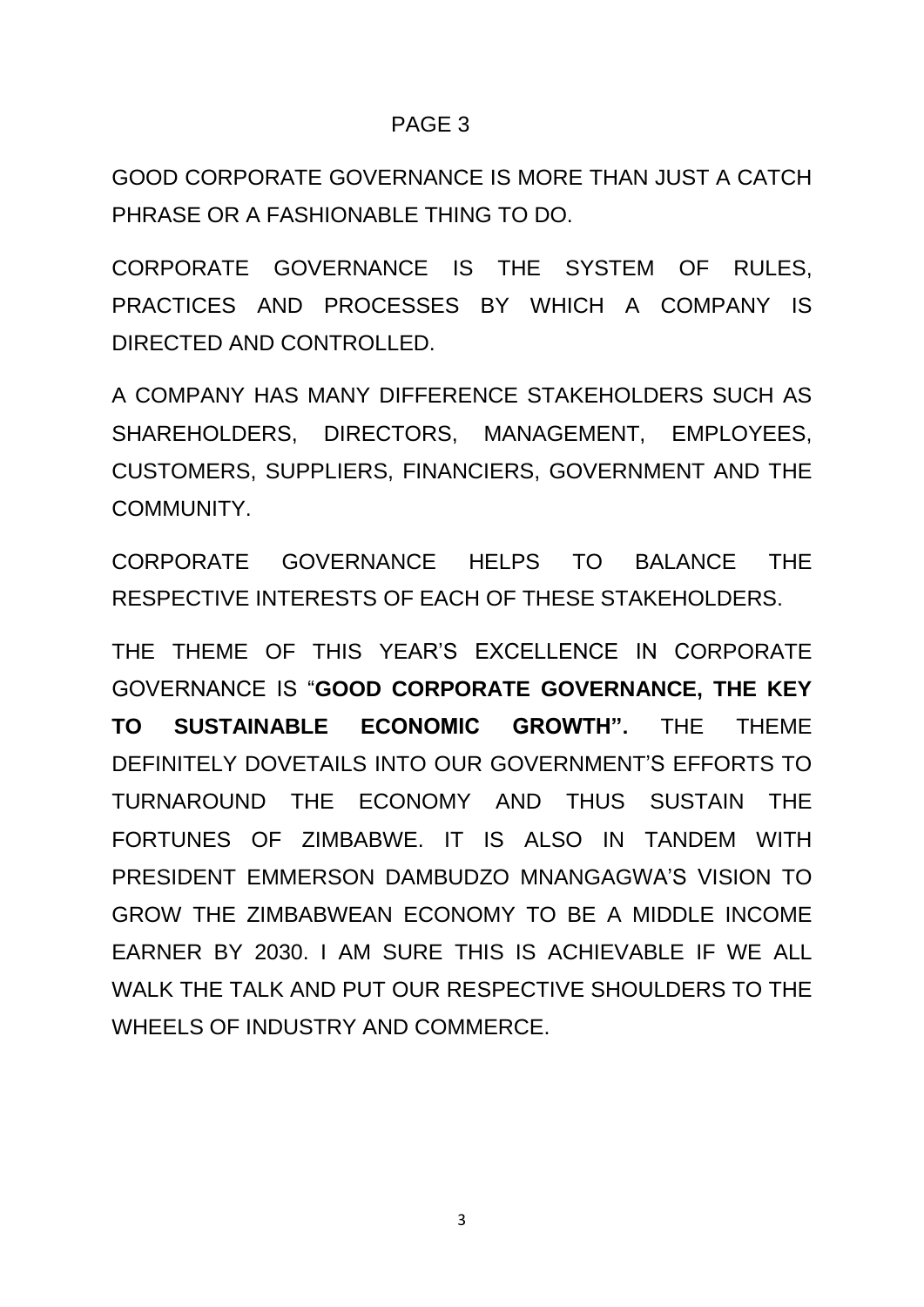WE HAVE CERTAINLY COME A LONG WAY SINCE THE MID-1990S WITH REGARD TO THE IMPLEMENTATION OF GOOD CORPORATE GOVERNANCE PRACTICES IN ZIMBABWE. THE JOURNEY STARTED WITH THE RECOMMENDATIONS GLEANED FROM THE ADRIAN CADBURY COMMISSION IN THE UK AND THE MERVYN KING COMMITTEE ON CORPORATE GOVERNANCE IN SOUTH AFRICA. WE HAVE SINCE DEVELOPED OUR OWN PRODUCT, THE NATIONAL CODE ON CORPORATE GOVERNANCE (ZIMCODE), AND IN MAY 2018 OUR GOVERNMENT ENACTED THE PUBLIC ENTITIES CORPORATE GOVERNANCE ACT. IN FACT, MOST SECTORS ARE DEVELOPING REGULATIONS THAT WILL ENSURE THAT ENTITIES AND ORGANISATIONS PRACTISE GOOD CORPORATE GOVERNANCE. IT IS MY FERVENT HOPE THAT THESE PUBLICATIONS WILL NOT BE USED TO JUST DECORATE THE SHELVES OF OUR LIBRARIES AT HOME AND IN THE OFFICE.

WHAT CONSTITUTES GOOD CORPORATE GOVERNANCE? AS WE ARE ALL GATHERED HERE TO CELEBRATE EXCELLENCE IN CORPORATE GOVERNANCE AWARDS, I WOULD LIKE TO SHARE WITH YOU SOME CHARACTERISTICS OF GOOD CORPORATE GOVERNANCE IN THE CHEERFUL HOPE THAT YOU MAY THEREAFTER BE BETTER PLACED TO DETERMINE WHETHER OR NOT YOUR ORGANISATION IS TOEING THE LINE OF GOOD CORPORATE GOVERNANCE PRACTICES. LADIES AND GENTLEMEN, FOR ANY COMPANY TO BE EFFECTIVE, THE LEADERS OF THAT PARTICULAR CORPORATE ENTITY MUST TAKE RESPONSIBILITY FOR THEIR DECISIONS AS WELL AS THE PERFORMANCE OF THE COMPANY AS A WHOLE. FOR EXAMPLE,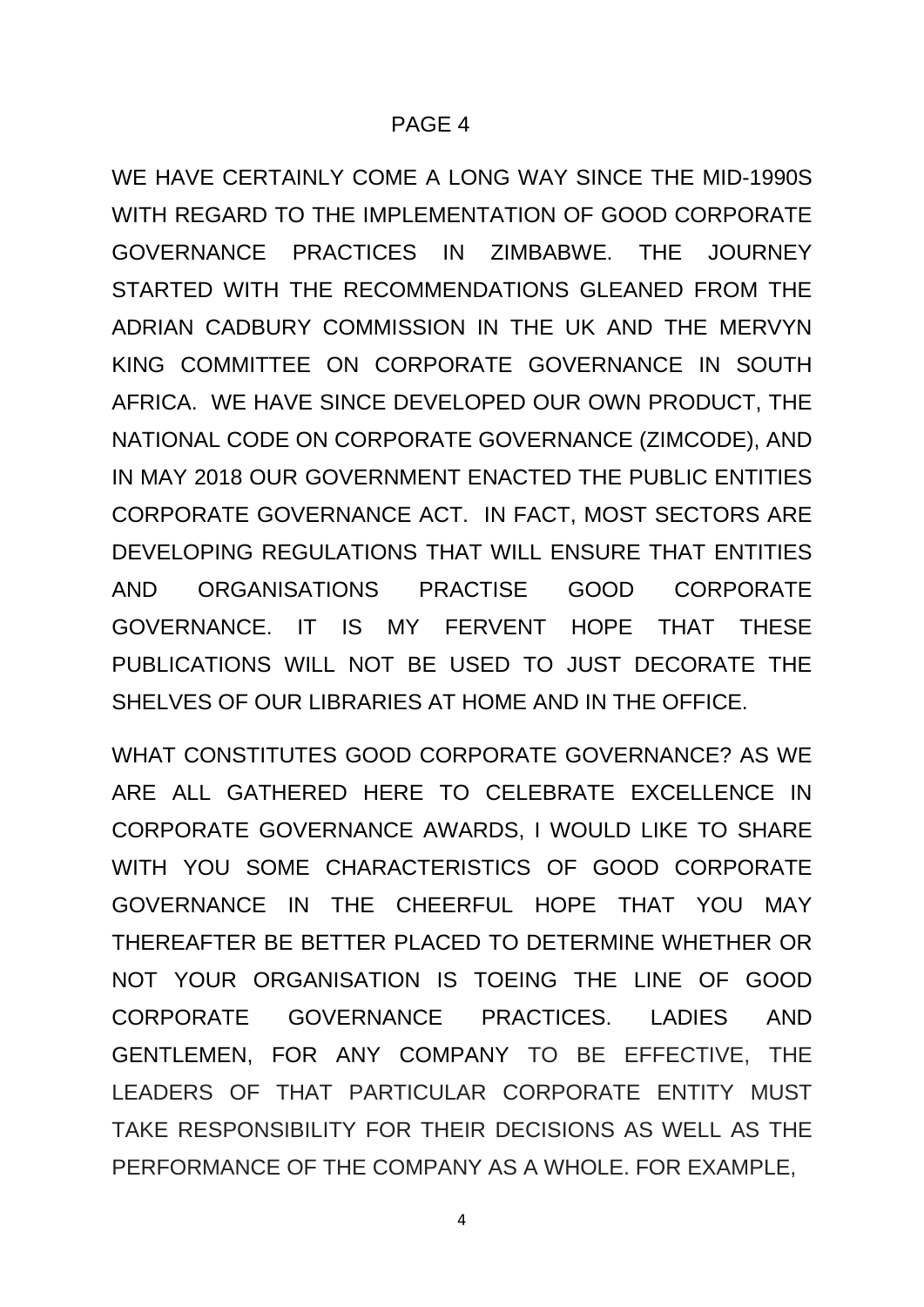THE COMPANY'S BOARD OF DIRECTORS SHOULD DESIGN AND ADHERE TO A CODE OF ETHICS THAT HELPS MANAGEMENT TO PROMOTE EACH OF THE IMPORTANT CHARACTERISTICS OF GOOD CORPORATE GOVERNANCE. IT IS ABSOLUTELY IMPERATIVE FOR A COMPANY TO HAVE THE FOLLOWING:

# 1. CLEAR STRATEGY

GOOD CORPORATE GOVERNANCE STARTS WITH A CLEAR STRATEGY FOR THE CORPORATE ORGANISATION. THE BOARD OF DIRECTORS OF A COMPANY, ABLY ASSISTED BY THE MANAGEMENT TEAM, SHOULD SCAN THE MARKET TO IDENTIFY A PROFITABLE NICHE; CREATE A PRODUCT LINE TO SATISFY THE NEEDS OF THAT TARGET MARKET AND THEN ADVERTISE THE COMPANY'S PRODUCTS THROUGH A MARKETING CAMPAIGN THAT IS DESIGNED TO REACH THE CONSUMERS DIRECTLY. AT EACH STAGE, BEING AU FAIT WITH THE OVERALL STRATEGY HELPS THE COMPANY'S WORKFORCE TO STAY FOCUSED ON THE MAIN GOAL WHICH IS TO SATISFY THE NEEDS OF THE CONSUMERS IN THAT TARGET MARKET. NOWADAYS, WE SEE IN SOME CORPORATE ENTITIES COPYCAT STRATEGIES WHICH ARE NOT NECESSARILY IN SYNC WITH THE COMPANY'S CORE BUSINESS.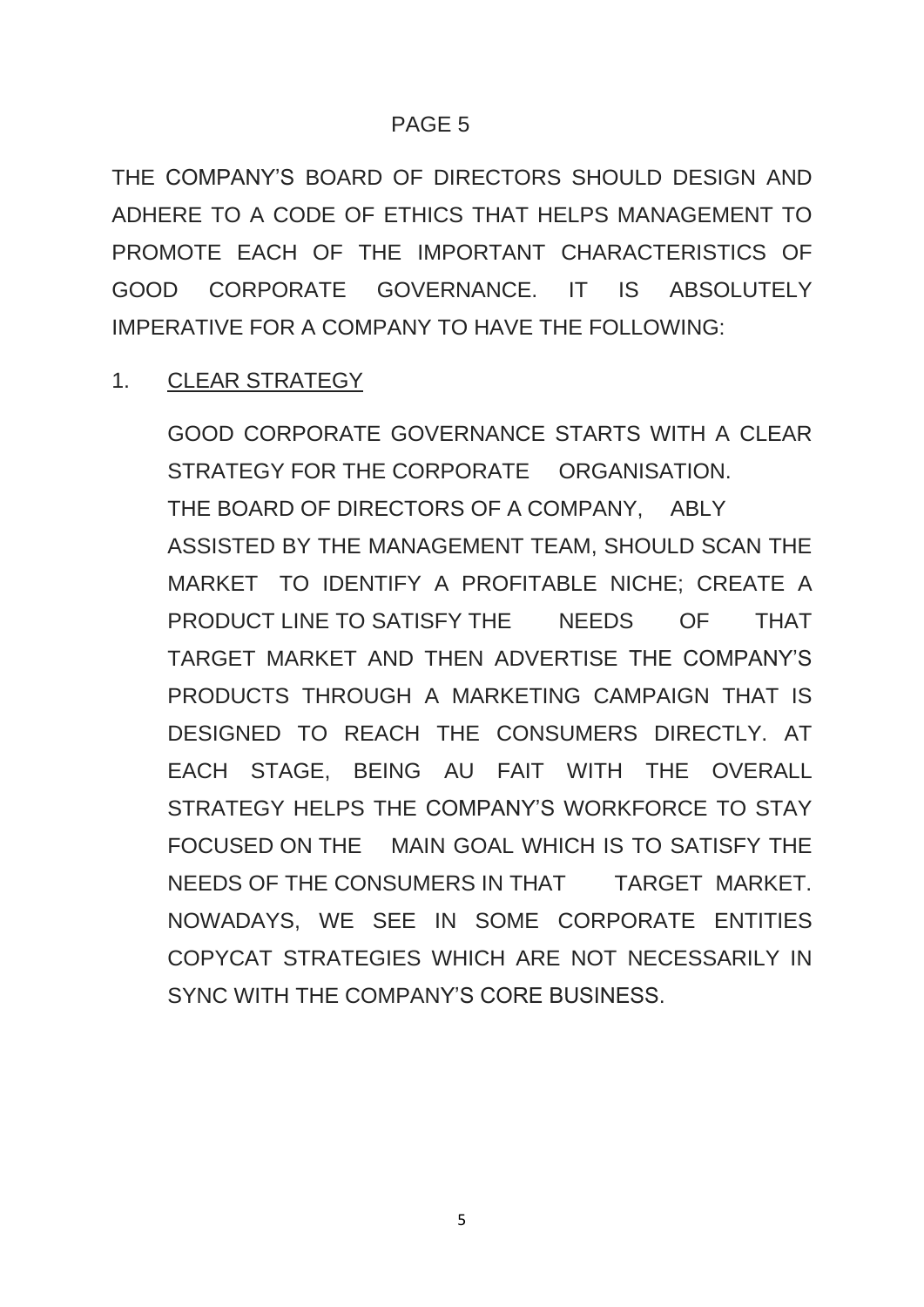#### 2. EFFECTIVE RISK MANAGEMENT

EVEN IF YOUR COMPANY IMPLEMENTS SMART POLICIES, COMPETITORS MIGHT STEAL YOUR COMPANY'S CUSTOMERS, UNEXPECTED DISASTERS MIGHT CRIPPLE YOUR COMPANY'S OPERATIONS AND VOLATILE FLUCTUATIONS IN THE POLITICAL AND SOCIO-ECONOMIC ENVIRONMENT MIGHT ERODE THE BUYING CAPABILITIES OF YOUR COMPANY'S TARGET MARKET. IF YOU ARE IN BUSINESS, YOU SIMPLY CANNOT AVOID RISK. ACCORDINGLY, IT IS ABSOLUTELY VITAL TO PUT IN PLACE EFFECTIVE RISK MANAGEMENT STRATAGEMS. I AM GLAD THAT THE ICSAZ SAW FIT TO FACTOR EFFECTIVE RISK MANAGEMENT INTO THE ADJUDICATION PROCESS. HOWEVER, DESPITE SUCH SAGE ADVICE, ONE STILL FINDS A NUMBER OF CORPORATE ENTITIES WITHOUT A PROPER RISK MANAGEMENT PLAN. ONE CANNOT HELP WONDERING IF WE ARE TRYING TO DO BUSINESS IN THE SAME ENVIRONMENT THAT IS FRAUGHT WITH SO MANY RISKS!

#### 3. DISCIPLINE

CORPORATE POLICIES ARE ONLY AS EFFECTIVE AS THEIR IMPLEMENTATION. A COMPANY'S MANAGEMENT TEAM CAN SPEND YEARS DEVELOPING A STRATEGY TO PUSH INTO NEW MARKETS, BUT IF THE TEAM CAN'T MOBILIZE ITS WORKFORCE TO IMPLEMENT THE STRATEGY, THE INITIATIVE WILL INEVITABLY FAIL. GOOD CORPORATE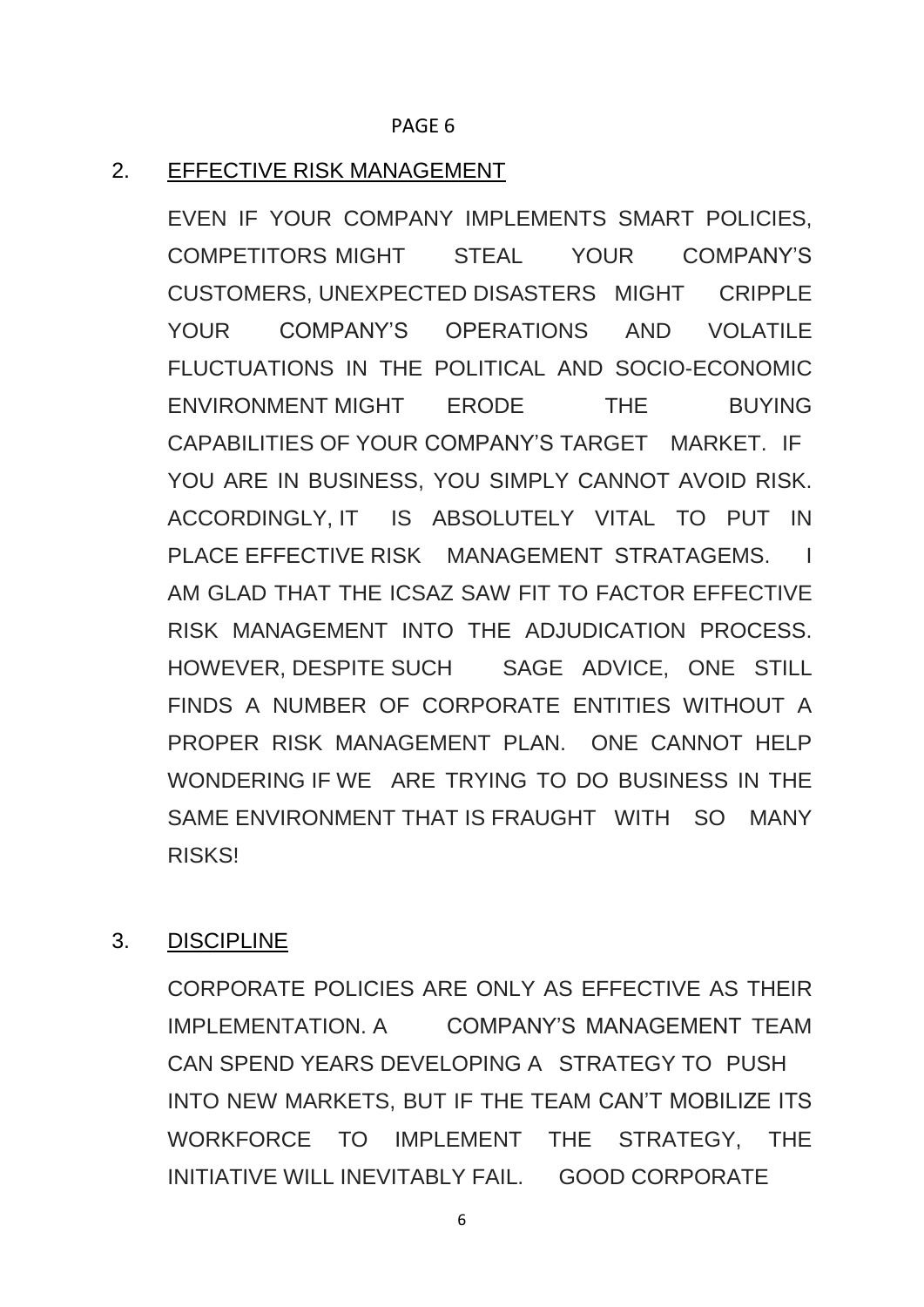GOVERNANCE REQUIRES HAVING THE DISCIPLINE, COMMITMENT AND COURAGE TO IMPLEMENT POLICIES, RESOLUTIONS AND STRATEGIES.

# 4. FAIRNESS

FAIRNESS MUST ALWAYS BE A HIGH PRIORITY FOR THE MANAGEMENT TEAM. FOR EXAMPLE, MANAGERS MUST PUSH THE COMPANY'S EMPLOYEES TO BE THE BEST THAT THEY CAN BE IN THEIR RESPECTIVE FIELDS OF ENDEAVOUR BUT THEY SHOULD ALSO RECOGNIZE THAT A HEAVY WORKLOAD CAN HAVE NEGATIVE LONG-TERM EFFECTS, SUCH AS LOW MORALE AND HIGH TURNOVER OF STAFF. COMPANIES MUST ALSO BE FAIR TO THEIR CUSTOMERS, BOTH FOR ETHICAL AND PR REASONS. TREATING CUSTOMERS UNFAIRLY, WHATEVER THE SHORT-TERM BENEFITS MAY BE, ALWAYS COMES BACK TO BITE AND HURT A COMPANY'S LONG-TERM PROSPECTS.

## 5. TRANSPARENCY

SOMETIMES MANAGEMENT TEAMS IN VARIOUS COMPANIES HAVE AN INEXPLICABLE TENDENCY OF LIMITING THE INFORMATION THAT SHOULD FILTER DOWN TO EMPLOYEES. ON THE CONTRARY, TRANSPARENCY ACTUALLY HELPS TO UNIFY A CORPORATE ORGANISATION. IT MAKES IT POSSIBLE FOR MANAGEMENT AND EMPLOYEES TO SING FROM THE SAME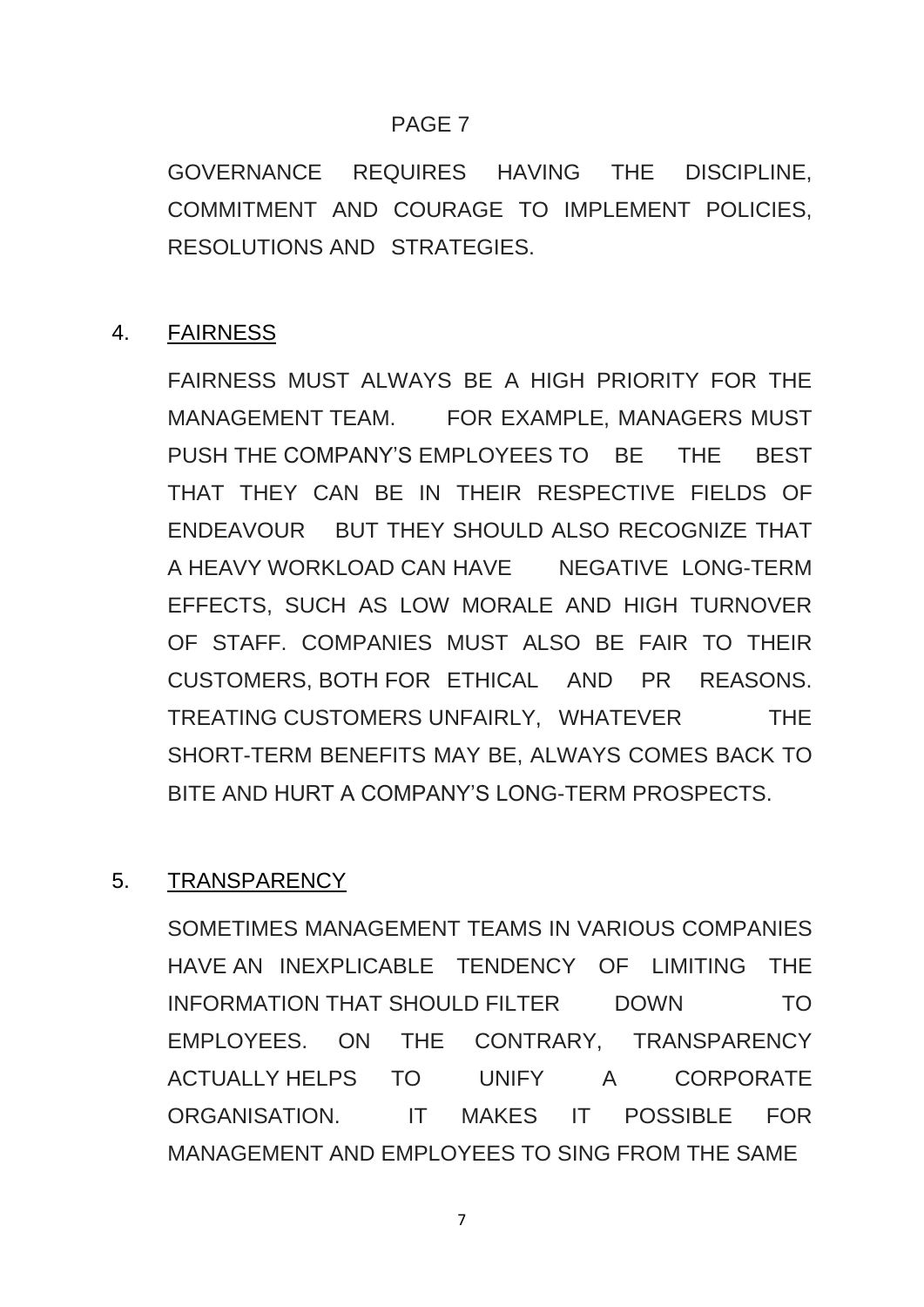HYMN SHEET. WHEN EMPLOYEES UNDERSTAND THE COMPANY'S STRATEGIES AND ARE ALLOWED TO MONITOR THE COMPANY'S FINANCIAL PERFORMANCE, THEY GET TO UNDERSTAND THEIR RESPECTIVE ROLES WITHIN THE COMPANY. TRANSPARENCY IS ALSO IMPORTANT TO MEMBERS OF THE PUBLIC WHO GENERALLY DO NOT LIKE CORPORATIONS WHICH TEND TO KEEP THEIR CARDS CLOSE TO THEIR CHESTS.

# 6. CORPORATE SOCIAL RESPONSIBILITY

CORPORATE SOCIAL RESPONSIBILITY HAS INCREASINGLY BECOME A TOPICAL ISSUE. CONSUMERS EXPECT COMPANIES TO BE GOOD CORPORATE CITIZENS, FOR EXAMPLE, BY INITIATING RECYCLING EFFORTS AND REDUCING WASTE AND POLLUTION WITHIN THE COMMUNITIES WHERE THEY OPERATE. IT IS A GOOD CORPORATE GOVERNANCE PRACTICE FOR A COMPANY TO PROMOTE SOCIAL GOOD BY REINVESTING IN THE LOCAL COMMUNITY. I AM SURE WE HAVE SEEN HOW WELL SOME CORPORATE ENTITIES RESPONDED TO THE RECENT OUTBREAK OF CHOLERA AND TYPHOID IN GREATER HARARE.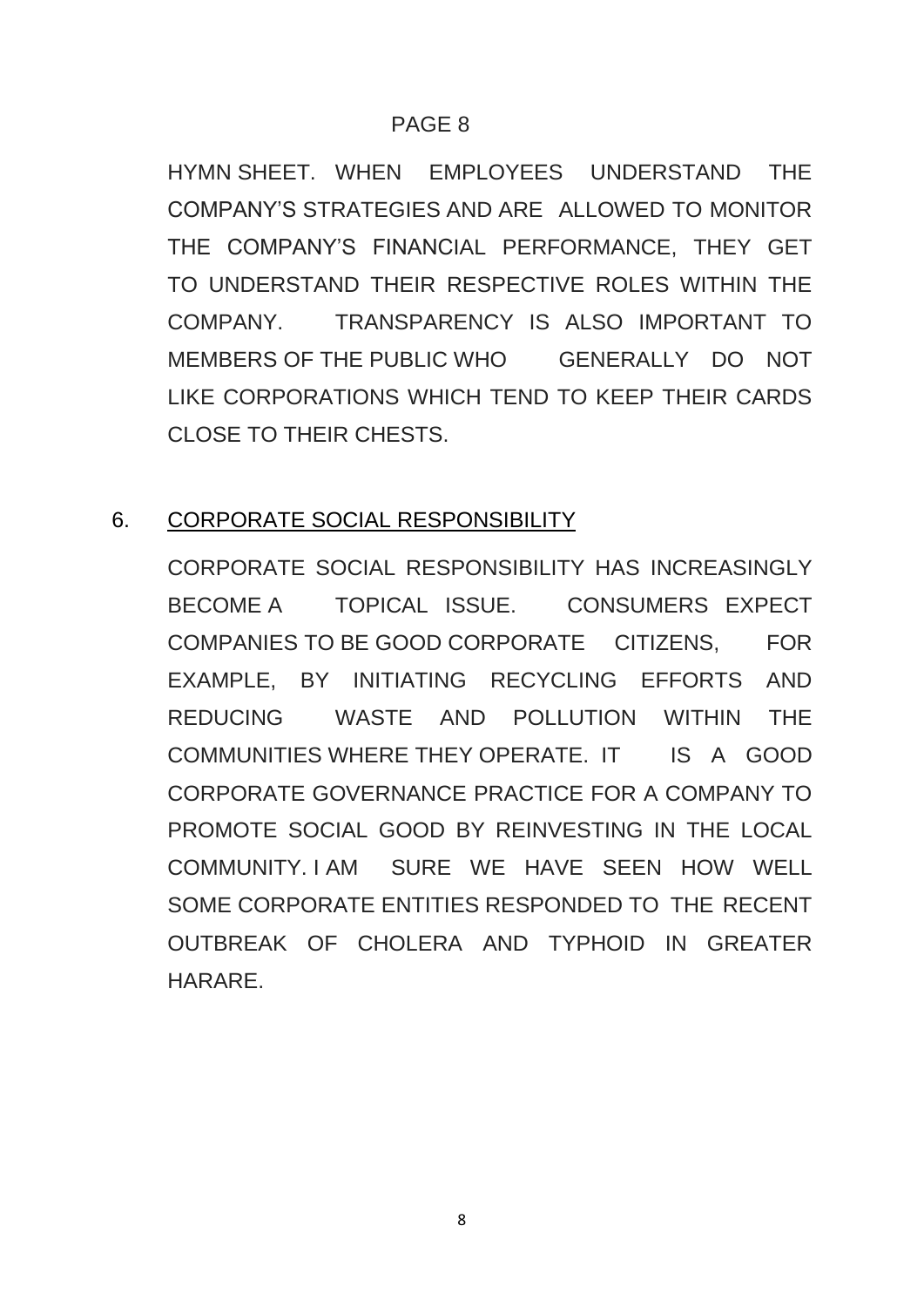### 7. SELF-EVALUATION

MISTAKES WILL BE MADE, NO MATTER HOW WELL YOU MANAGE YOUR COMPANY. THE KEY THING IS TO EMBARK ON A SELF-EVALUATION EXERCISE ON A REGULAR BASIS IN ORDER TO IDENTIFY AND MITIGATE ANY PROBLEMS BEFORE THEY SPIRAL OUT OF CONTROL. EMPLOYEE AND CUSTOMER SURVEYS, FOR EXAMPLE, CAN SUPPLY VITAL FEEDBACK ABOUT THE EFFECTIVENESS OF YOUR COMPANY'S CURRENT POLICIES. THE ENGAGEMENT OF OUTSIDE CONSULTANTS TO ANALYSE YOUR COMPANY'S OPERATIONS CAN ALSO HELP IDENTIFY WAYS OF IMPROVING YOUR COMPANY'S EFFICIENCY AND PERFORMANCE.

NEEDLESS TO SAY, THERE ARE QUITE A NUMBER OF OTHER CHARACTERISTICS OF GOOD CORPORATE GOVERNANCE BUT TONIGHT WE ARE NOT IN A LECTURE THEATRE WHERE WE COULD TRY TO DELVE INTO THIS TOPIC AS DEEPLY AS POSSIBLE. WHAT IS CRITICAL IS TO WALK THE TALK.

LADIES AND GENTLEMEN, AS WE ARE OBLIGED, PROFESSIONALLY, MORALLY AND OTHERWISE, TO ADOPT AND IMPLEMENT GOOD CORPORATE GOVERNANCE PRACTICES IN OUR RESPECTIVE ORGANISATIONS, THEN WE SHOULD REST ASSURED THAT WE NOW HOLD THE KEY TO SUSTAINABLE